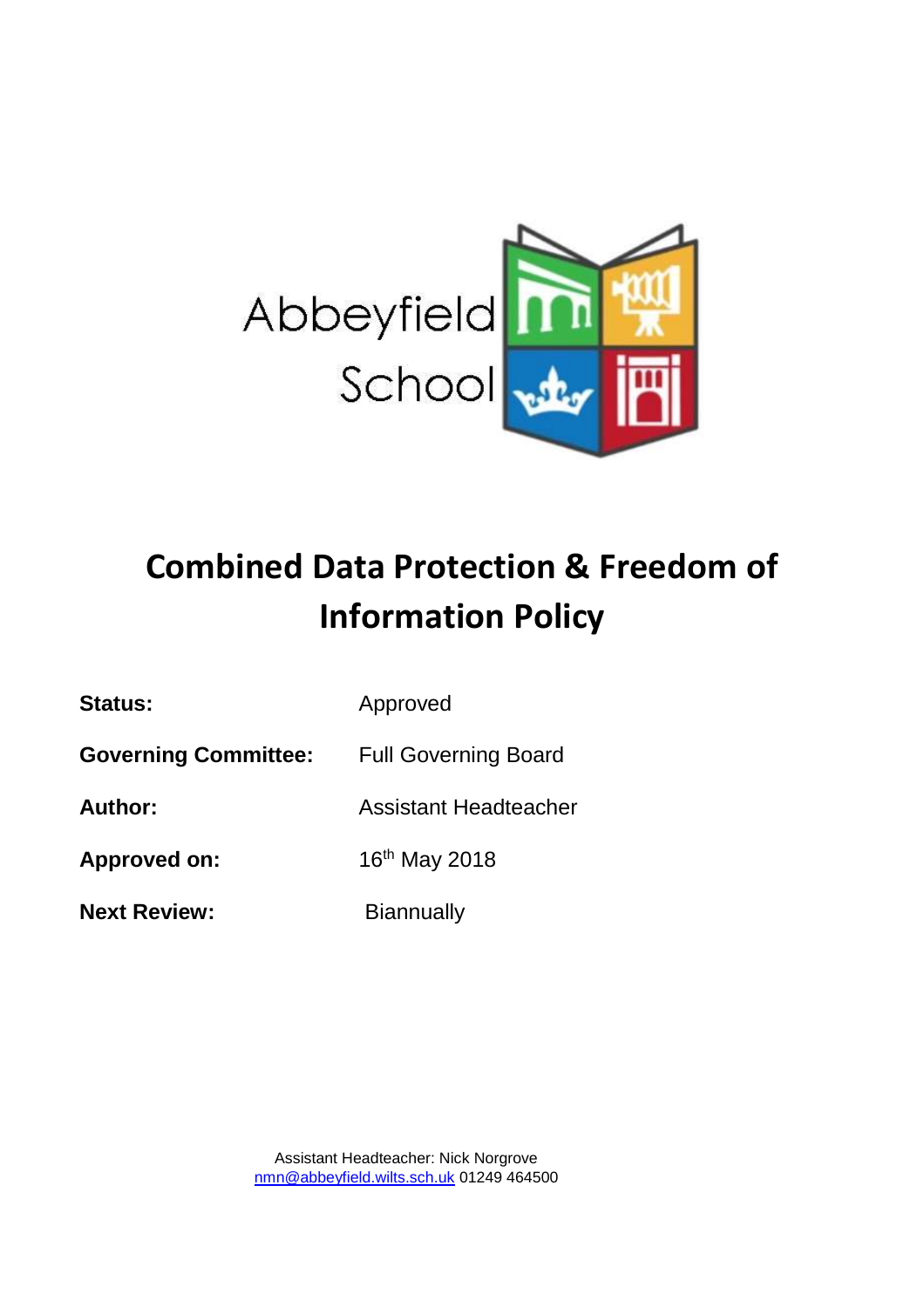| <b>Key Personnel</b>                     |                                           |              |                                    |  |  |  |  |
|------------------------------------------|-------------------------------------------|--------------|------------------------------------|--|--|--|--|
| Role                                     | <b>Name</b>                               | Tel.         | <b>Email</b>                       |  |  |  |  |
| <b>Headteacher</b>                       | <b>Mr lan Tucker</b>                      | 01249 464500 | head@abbeyfield.wilts.sch.uk       |  |  |  |  |
| <b>Data Protection</b><br><b>Officer</b> | i-west<br>(Bath & North East<br>Somerset) | 01225 477043 | i-west@bathnes.gov.uk              |  |  |  |  |
| <b>Data Protection</b><br><b>Manager</b> | <b>Mrs Jane Hill</b>                      | 01249 464500 | jph@abbeyfield.wilts.sch.uk        |  |  |  |  |
| <b>SLT Lead</b>                          | <b>Mr Nicholas Norgrove</b>               | 01249 464500 | nmn@abbeyfield.wilts.sch.uk        |  |  |  |  |
| <b>Student Data</b><br><b>Manager</b>    | <b>Mrs Maureen Dunbar</b>                 | 01249 464500 | mdd@abbeyfield.wilts.sch.uk        |  |  |  |  |
| <b>Nominated</b><br>Governor             | <b>Miss Natalie Martindale</b>            | 01249 464500 | governorNM@abbeyfield.wilts.sch.uk |  |  |  |  |
|                                          |                                           |              |                                    |  |  |  |  |

# **1. INTRODUCTION**

- 1.1. Abbeyfield School collects and uses certain types of personal information about staff, pupils, parents and other individuals who come into contact with the school in order provide education and associated functions. The school may be required by law to collect and use certain types of information to comply with statutory obligations related to employment, education and safeguarding, and this policy is intended to ensure that personal information is dealt with properly and securely and in accordance with the General Data Protection Regulation and other related legislation.
- 1.2. The GDPR applies to all computerised data and manual files if they come within the definition of a filing system. Broadly speaking, a filing system is one where the data is structured in some way that it is searchable on the basis of specific criteria (so you would be able to use something like the individual's name to find their information), and if this is the case, it does not matter whether the information is located in a different physical location.
- 1.3. This policy will be updated as necessary to reflect best practice, or amendments made to data protection legislation, and shall be reviewed every 2 years.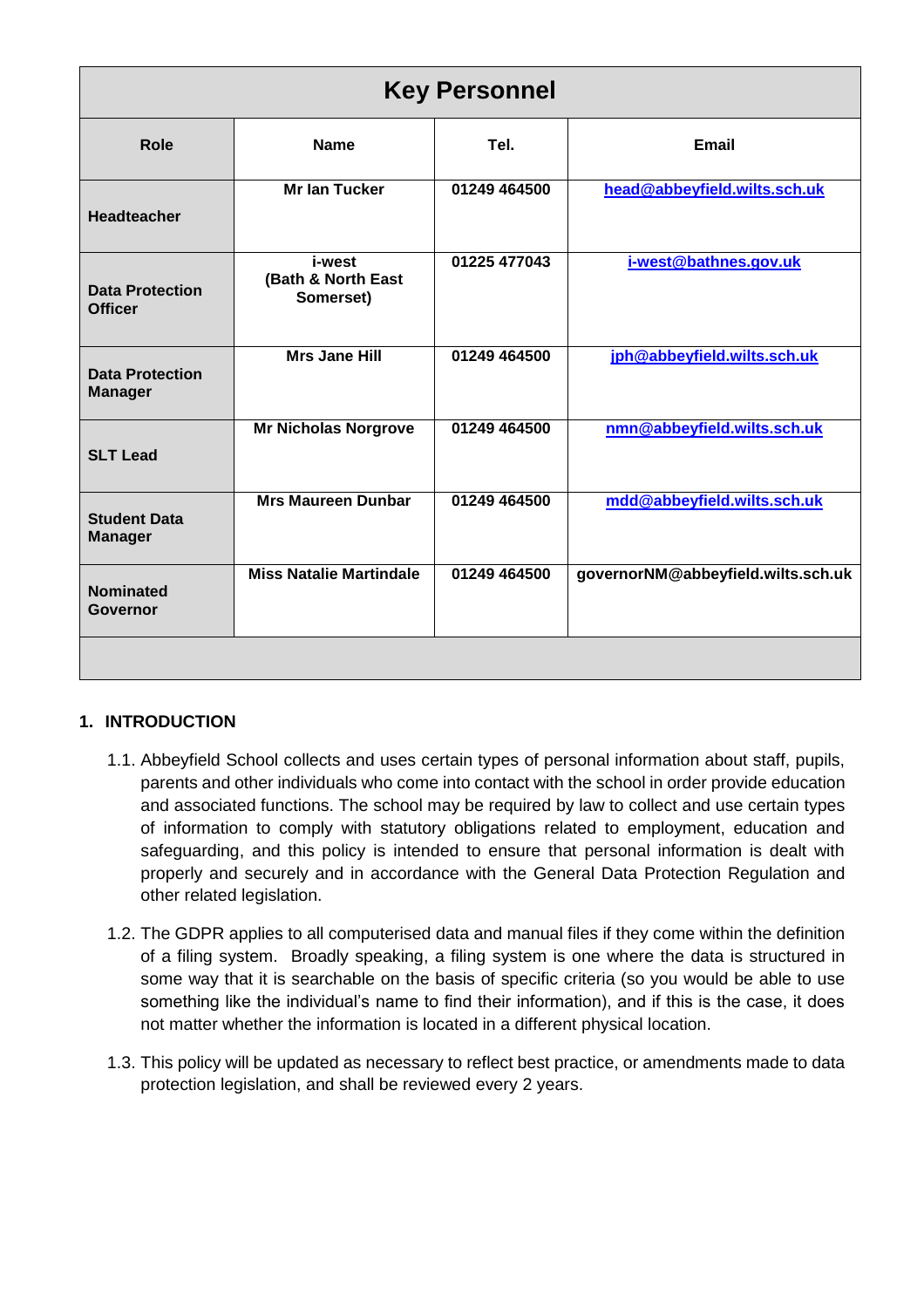## **2. PERSONAL DATA**

- 2.1. 'Personal data' is information that identifies an individual, and includes information that would identify an individual to the person to whom it is disclosed because of any special knowledge that they have or can obtain<sup>1</sup>. A sub-set of personal data is known as 'special category personal data'. This special category data is information that relates to:
	- 2.1.1. race or ethnic origin;
	- 2.1.2. political opinions;
	- 2.1.3. religious or philosophical beliefs;
	- 2.1.4. trade union membership;
	- 2.1.5. physical or mental health;
	- 2.1.6. an individual's sex life or sexual orientation;
	- 2.1.7. genetic or biometric data for the purpose of uniquely identifying a natural person.
- 2.2. Special Category information is given special protection, and additional safeguards apply if this information is to be collected and used.
- 2.3. Information relating to criminal convictions shall only be held and processed where there is legal authority to do so.
- 2.4. The school does not intend to seek or hold sensitive personal data about staff or students except where the school has been notified of the information, or it comes to the school's attention via legitimate means (e.g. a grievance) or needs to be sought and held in compliance with a legal obligation or as a matter of good practice. Staff or students are under no obligation to disclose to the school their race or ethnic origin, political or religious beliefs, whether or not they are a trade union member or details of their sexual life (save to the extent that details of marital status and / or parenthood are needed for other purposes, e.g. pension entitlements).

## **3. THE DATA PROTECTION PRINCIPLES**

 $\overline{a}$ 

- 3.1. The six data protection principles as laid down in the GDPR are followed at all times:
	- 3.1.1. personal data shall be processed fairly, lawfully and in a transparent manner, and processing shall not be lawful unless one of the processing conditions can be met;
	- 3.1.2. Personal data shall be collected for specific, explicit, and legitimate purposes, and shall not be further processed in a manner incompatible with those purposes;
	- 3.1.3. personal data shall be adequate, relevant, and limited to what is necessary for the purpose(s) for which it is being processed;
	- 3.1.4. personal data shall be accurate and, where necessary, kept up to date;
	- 3.1.5. personal data processed for any purpose(s) shall not be kept for longer than is necessary for that purpose / those purposes;

<sup>1</sup> For example, if asked for the number of female employees, and you only have one female employee, this would be personal data if it was possible to obtain a list of employees from the website.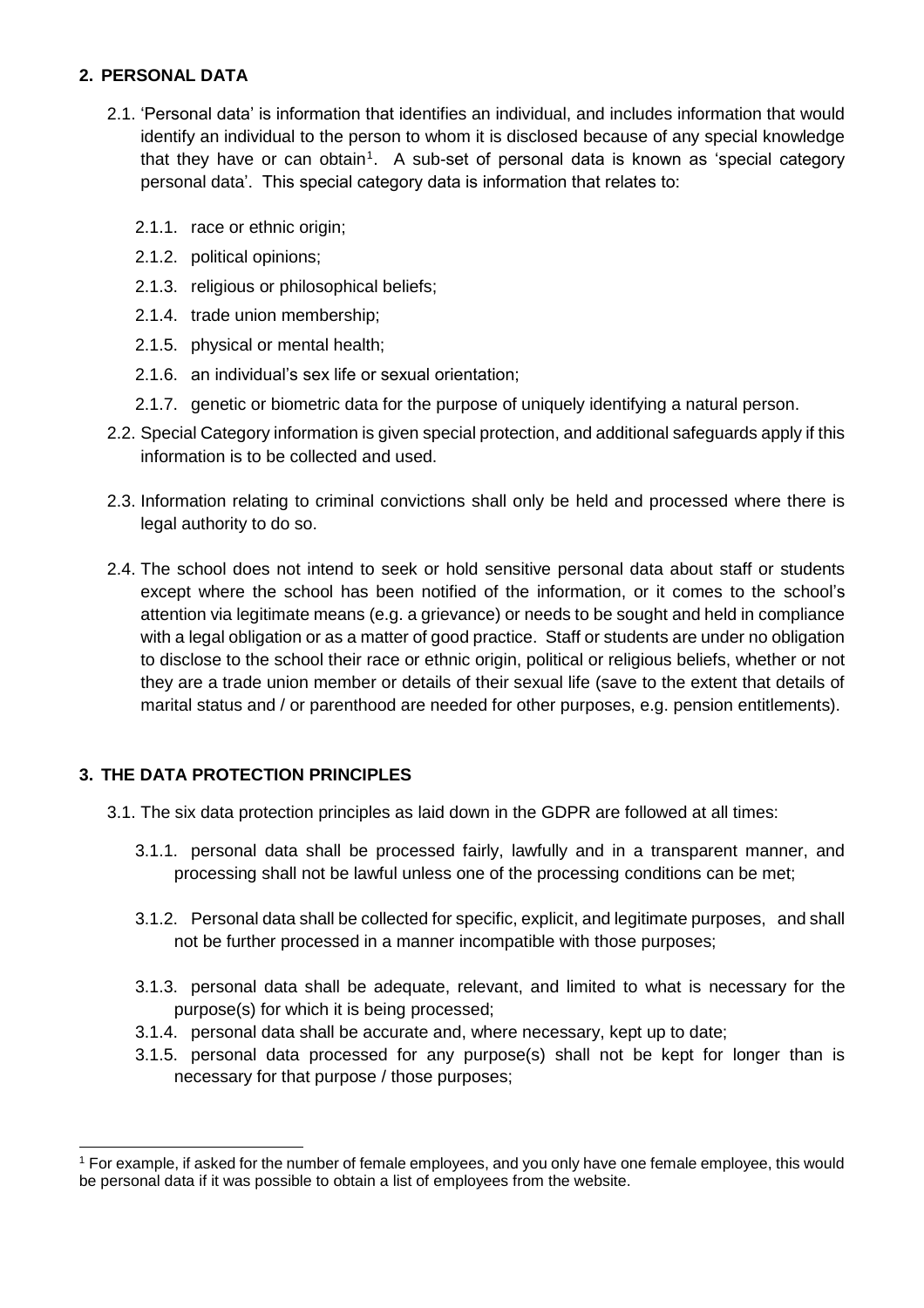- 3.1.6. personal data shall be processed in such a way that ensures appropriate security of the data, including protection against unauthorised or unlawful processing and against accidental loss, destruction, or damage, using appropriate technical or organisational measures.
- 3.2. In addition to this, the school is committed to ensuring that at all times, anyone dealing with personal data shall be mindful of the individual's rights under the law (as explained in more detail in paragraphs 7 and 8 below).
- 3.3. The school is committed to complying with the principles in 3.1 at all times. This means that the school will:
	- 3.3.1. inform individuals as to the purpose of collecting any information from them, as and when we ask for it;
	- 3.3.2. be responsible for checking the quality and accuracy of the information;
	- 3.3.3. regularly review the records held to ensure that information is not held longer than is necessary, and that it has been held in accordance with the data retention policy;
	- 3.3.4. ensure that when information is authorised for disposal it is done appropriately;
	- 3.3.5. ensure appropriate security measures to safeguard personal information whether it is held in paper files or on our computer system, and follow the relevant security policy requirements at all times;
	- 3.3.6. share personal information with others only when it is necessary and legally appropriate to do so;
	- 3.3.7. set out clear procedures for responding to requests for access to personal information known as subject access requests;
	- 3.3.8. report any breaches of the GDPR in accordance with the procedure in paragraph 9 below.

# **4. CONDITIONS FOR PROCESSING IN THE FIRST DATA PROTECTION PRINCIPLE**

- 4.1. The individual has given consent that is specific to the particular type of processing activity, and that consent is informed, unambiguous and freely given.
- 4.2. The processing is necessary for the performance of a contract, to which the individual is a party, or is necessary for the purpose of taking steps with regards to entering into a contract with the individual, at their request.
- 4.3. The processing is necessary for the performance of a legal obligation to which we are subject.
- 4.4. The processing is necessary to protect the vital interests of the individual or another.
- 4.5. The processing is necessary for the performance of a task carried out in the public interest, or in the exercise of official authority vested in us.
- 4.6. The processing is necessary for a legitimate interest of the school Trust or that of a third party, except where this interest is overridden by the rights and freedoms of the individual concerned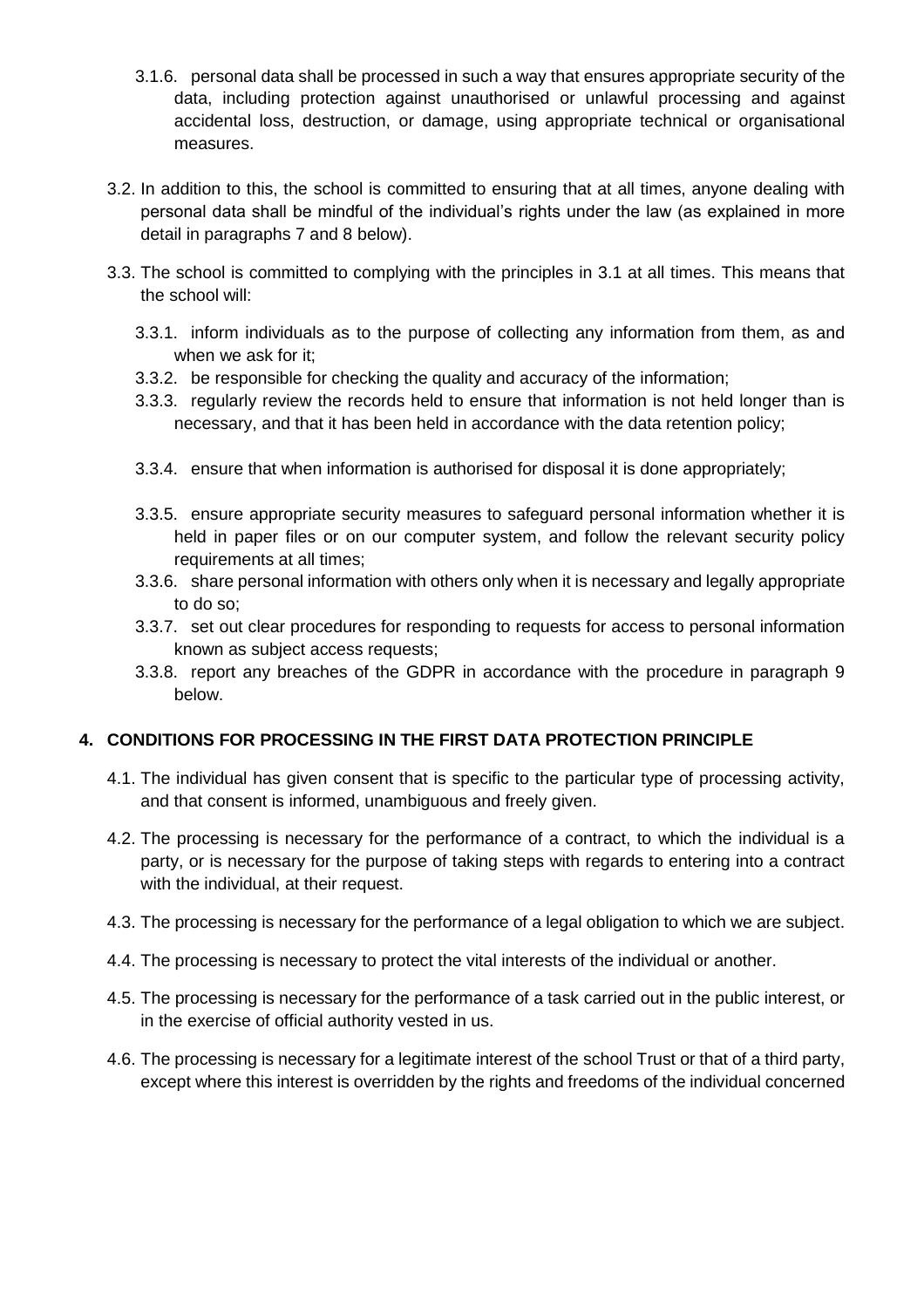## **5. USE OF PERSONAL DATA BY THE SCHOOL**

5.1. The school holds personal data on pupils, staff and other individuals such as visitors. In each case, the personal data must be treated in accordance with the data protection principles as outlined in paragraph 3.1 above.

#### **Pupils**

- 5.2. The personal data held regarding pupils includes contact details, assessment / examination results, attendance information, characteristics such as ethnic group, special educational needs, any relevant medical information, and photographs.
- 5.3. The data is used in order to support the education of the pupils, to monitor and report on their progress, to provide appropriate pastoral care, and to assess how well the school as a whole is doing, together with any other uses normally associated with this provision in a school environment.
- 5.4. The school may make use of limited personal data (such as contact details) relating to pupils, and their parents or guardians for fundraising, marketing or promotional purposes and to maintain relationships with pupils of the school, but only where consent has been provided to this.
- 5.5. In particular, the school may:
	- 5.5.1. make personal data, including sensitive personal data, available to staff for planning curricular or extra-curricular activities;
	- 5.5.2. Use photographs of pupils in accordance with the photograph policy.
- 5.6. Any wish to limit or object to any use of personal data should be notified to the Data Manager in writing, which notice will be acknowledged by the school in writing. If, in the view of the Data Manager, the objection cannot be maintained, the individual will be given written reasons why the school cannot comply with their request.

#### **Staff**

- 5.7. The personal data held about staff will include contact details, employment history, information relating to career progression, information relating to DBS checks, photographs, CPD activity.
- 5.8. The data is used to comply with legal obligations placed on the school in relation to employment, and the education of children in a school environment. The school may pass information to other regulatory authorities where appropriate, and may use names and photographs of staff in publicity and promotional material. Personal data will also be used when giving references.
- 5.9. Staff should note that information about disciplinary action may be kept for longer than the duration of the sanction. Although treated as "spent" once the period of the sanction has expired, the details of the incident may need to be kept for a longer period.
- 5.10. Any wish to limit or object to the uses to which personal data is to be put should be notified to the HR Manager who will ensure that this is recorded, and adhered to if appropriate. If the HR Manager is of the view that it is not appropriate to limit the use of personal data in the way specified, the individual will be given written reasons why the school cannot comply with their request.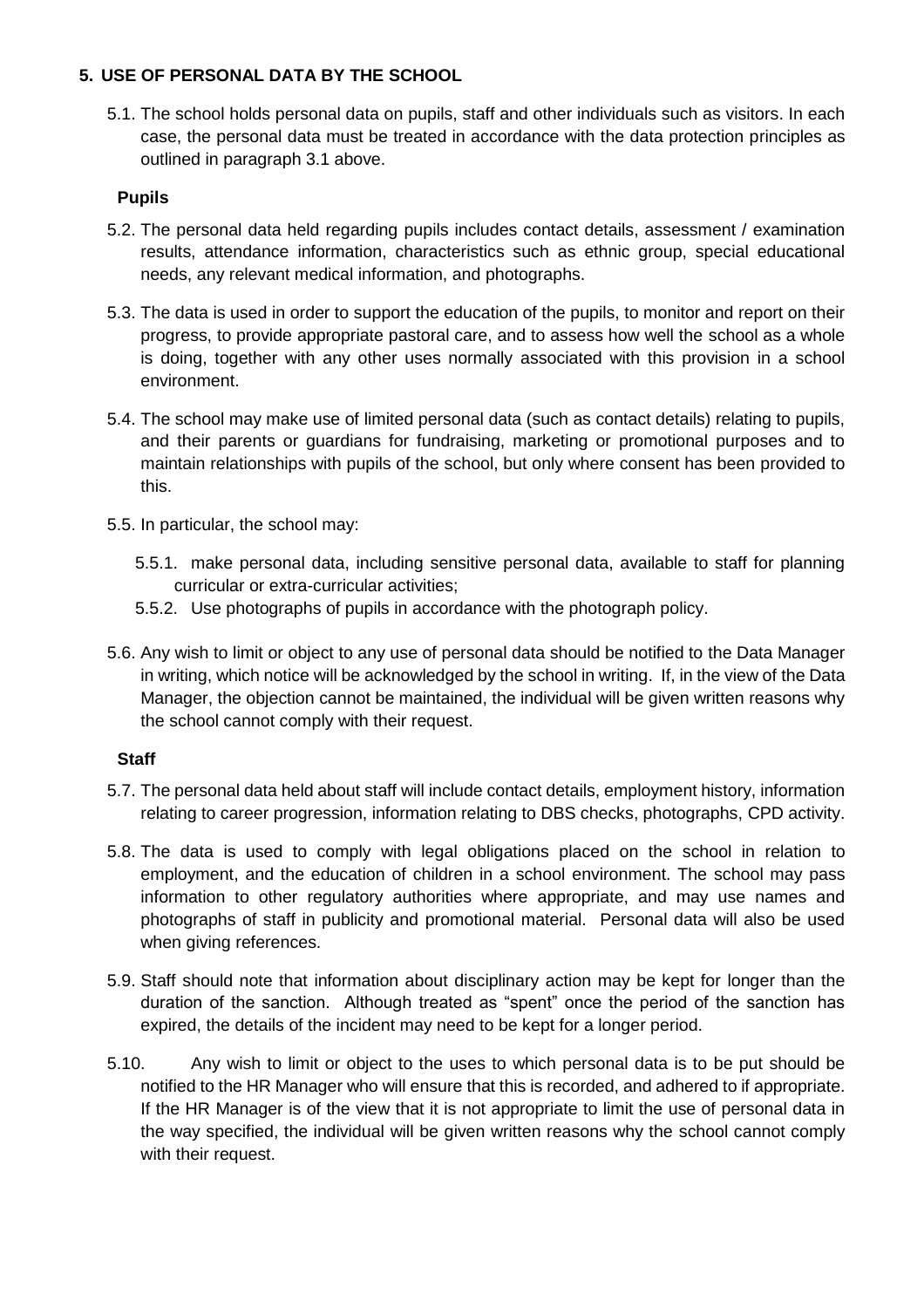## **Other Individuals**

5.11. The school may hold personal information in relation to other individuals who have contact with the school, such as volunteers and guests. Such information shall be held only in accordance with the data protection principles, and shall not be kept longer than necessary.

## **6. SECURITY OF PERSONAL DATA**

- 6.1. The school will take reasonable steps to ensure that members of staff will only have access to personal data where it is necessary for them to carry out their duties. All staff will be made aware of this Policy and their duties under the GDPR. The school will take all reasonable steps to ensure that all personal information is held securely and is not accessible to unauthorised persons.
- 6.2. For further details as regards security of IT systems, please refer to the ICT Policy.

## **7. DISCLOSURE OF PERSONAL DATA TO THIRD PARTIES**

- 7.1. The following list includes the most usual reasons that the school will authorise disclosure of personal data to a third party:
	- 7.1.1. To give a confidential reference relating to a current or former employee, volunteer or pupil;
	- 7.1.2. for the prevention or detection of crime;
	- 7.1.3. for the assessment of any tax or duty;
	- 7.1.4. where it is necessary to exercise a right or obligation conferred or imposed by law upon the school (other than an obligation imposed by contract);
	- 7.1.5. for the purpose of, or in connection with, legal proceedings (including prospective legal proceedings);
	- 7.1.6. for the purpose of obtaining legal advice;
	- 7.1.7. for research, historical and statistical purposes (so long as this neither supports decisions in relation to individuals, nor causes substantial damage or distress);
	- 7.1.8. to publish the results of public examinations or other achievements of pupils of the school;
	- 7.1.9. to disclose details of a pupil's medical condition where it is in the pupil's interests to do so, for example for medical advice, insurance purposes or to organisers of school trips;
	- 7.1.10. to provide information to another educational establishment to which a pupil is transferring;
	- 7.1.11. to provide information to the Examination Authority as part of the examination process; and
	- 7.1.12. to provide information to the relevant Government Department concerned with national education. At the time of the writing of this Policy, the Government Department concerned with national education is the Department for Education (DfE). The Examination Authority may also pass information to the DfE.
- 7.2. The DfE uses information about pupils for statistical purposes, to evaluate and develop education policy and to monitor the performance of the nation's education service as a whole. The statistics are used in such a way that individual pupils cannot be identified from them. On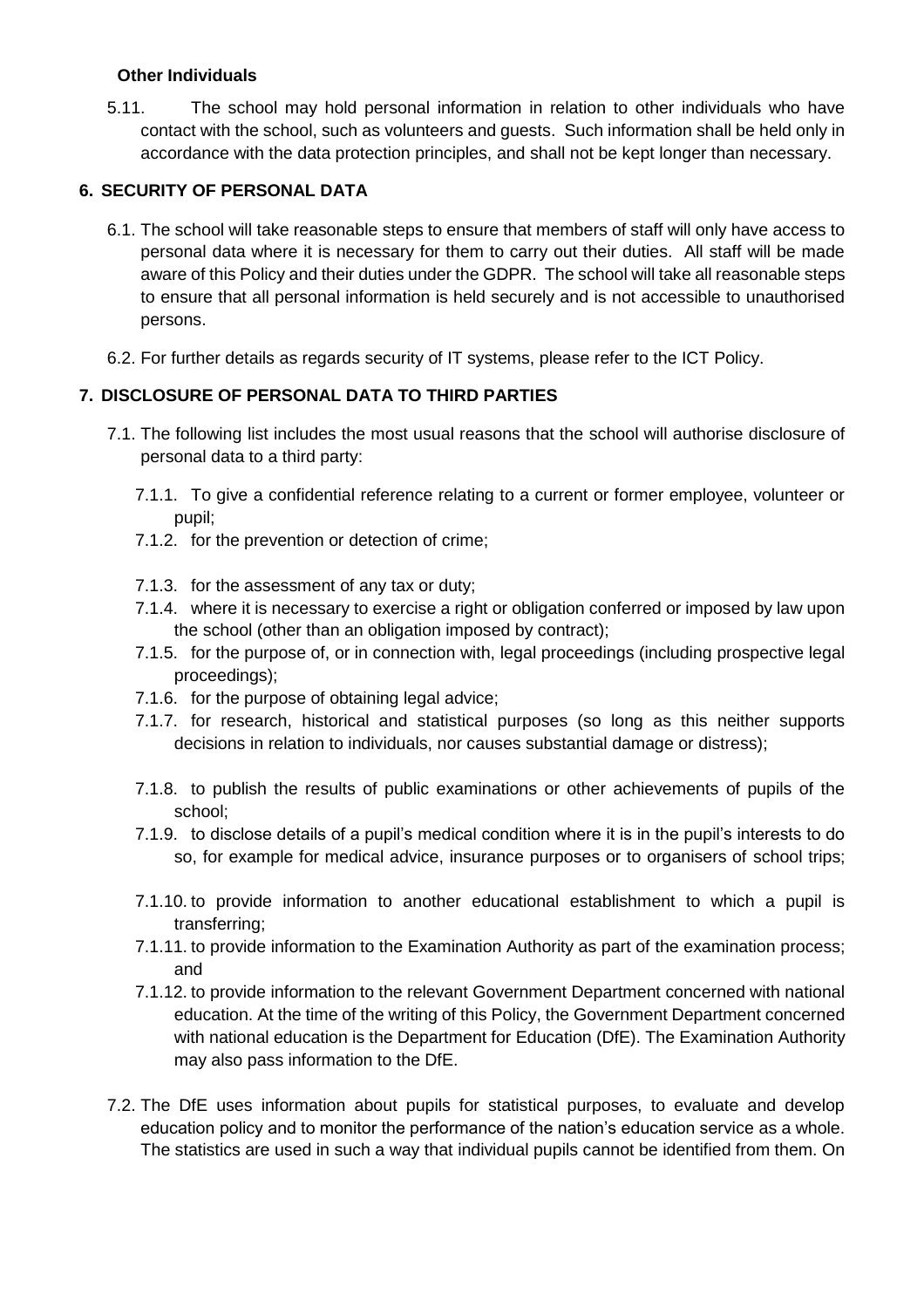occasion the DfE may share the personal data with other Government Departments or agencies strictly for statistical or research purposes.

- 7.3. The school may receive requests from third parties (i.e. those other than the data subject, the school, and employees of the school) to disclose personal data it holds about pupils, their parents or guardians, staff or other individuals. This information will not generally be disclosed unless one of the specific exemptions under data protection legislation which allow disclosure applies; or where necessary for the legitimate interests of the individual concerned or the school.
- 7.4. All requests for the disclosure of personal data must be sent to the Data Protection Manager who will review and decide whether to make the disclosure, ensuring that reasonable steps are taken to verify the identity of that third party before making any disclosure.

## **8. CONFIDENTIALITY OF PUPIL CONCERNS**

- 8.1. Where a pupil seeks to raise concerns confidentially with a member of staff and expressly withholds their agreement to their personal data being disclosed to their parents or guardian, the school will maintain confidentiality unless it has reasonable grounds to believe that the pupil does not fully understand the consequences of withholding their consent, or where the school believes disclosure will be in the best interests of the pupil or other pupils.
- 8.2 For further information where there is a concern of a safeguarding nature please refer to the Safeguarding Policy.

#### **SUBJECT ACCESS REQUESTS**

- 8.2. Anybody who makes a request to see any personal information held about them by the school is making a subject access request. All information relating to the individual, including that held in electronic or manual files should be considered for disclosure, provided that they constitute a "filing system" (see clause 1.5).
- 8.3. All requests should be sent to the Data Protection Manager within 3 working days of receipt, and must be dealt with in full without delay and at the latest within one month of receipt.
- 8.4. Where a child or young person does not have sufficient understanding to make his or her own request (usually those under the age of 12, or over 12 but with a special educational need which makes understanding their information rights more difficult), a person with parental responsibility can make a request on their behalf. The Headteacher must, however, be satisfied that:
	- 8.4.1. the child or young person lacks sufficient understanding; and
	- 8.4.2. the request made on behalf of the child or young person is in their interests.
- 8.5. Any individual, including a child or young person with ownership of their own information rights, may appoint another person to request access to their records. In such circumstances the school must have written evidence that the individual has authorised the person to make the application and the Headteacher must be confident of the identity of the individual making the request and of the authorisation of the individual to whom the request relates.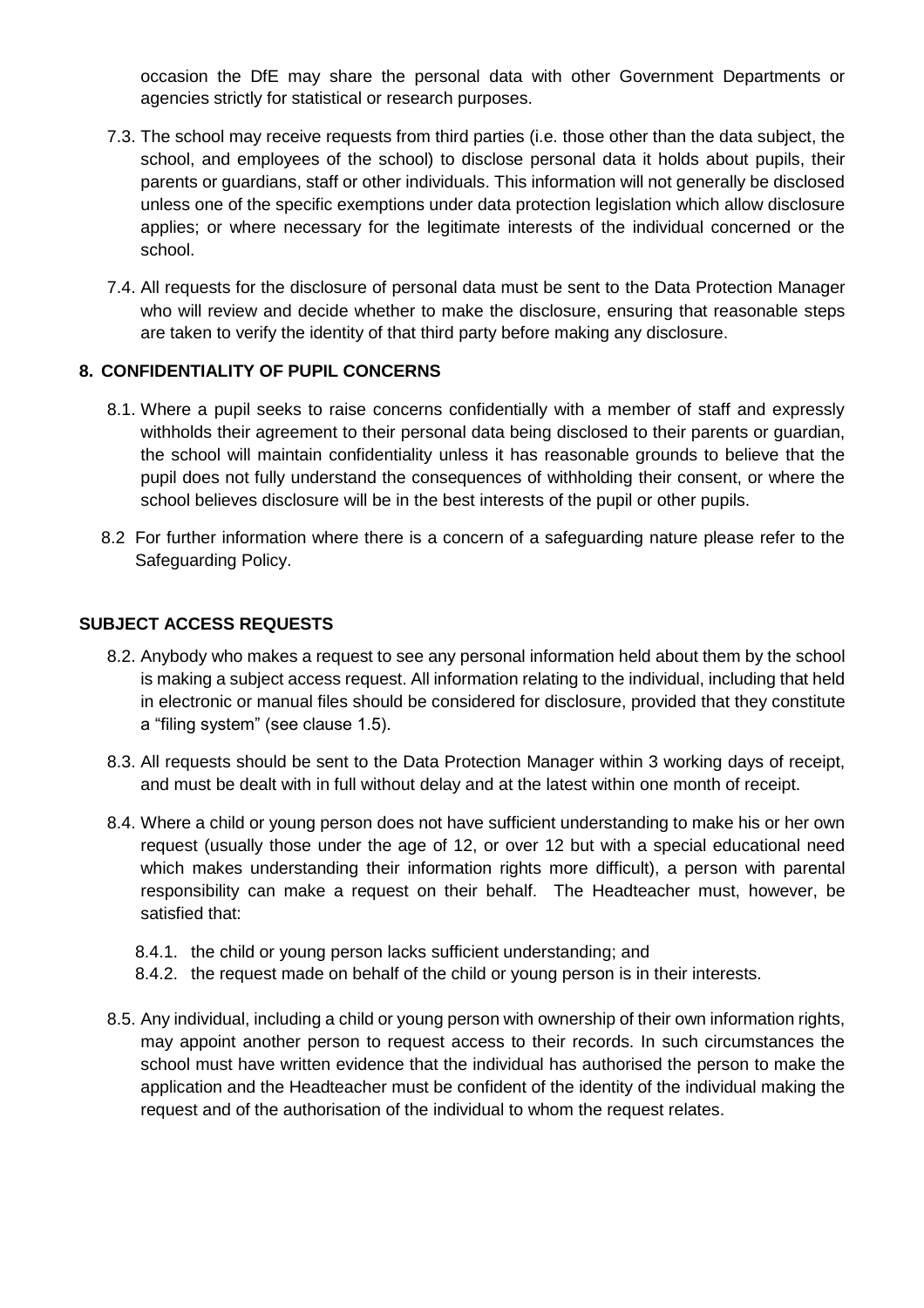- 8.6. Access to records will be refused in instances where an exemption applies, for example, information sharing may place the individual at risk of significant harm or jeopardise police investigations into any alleged offence(s).
- 8.7. A subject access request must be made in writing. The school may ask for any further information reasonably required to locate the information.
- 8.8. An individual only has the automatic right to access information about themselves, and care needs to be taken not to disclose the personal data of third parties where consent has not been given, or where seeking consent would not be reasonable, and it would not be appropriate to release the information. Particular care must be taken in the case of any complaint or dispute to ensure confidentiality is protected.
- 8.9. All files must be reviewed by the Data Protection Manager before any disclosure takes place. Access will not be granted before this review has taken place.
- 8.10. Where all the data in a document cannot be disclosed a permanent copy should be made and the data obscured or retyped if this is more sensible. A copy of the full document and the altered document should be retained, with the reason why the document was altered.

## **9. EXEMPTIONS TO ACCESS BY DATA SUBJECTS**

- 9.1. Where a claim to legal professional privilege could be maintained in legal proceedings, the information is likely to be exempt from disclosure unless the privilege is waived.
- 9.2. There are other exemptions from the right of subject access. If we intend to apply any of them to a request then we will usually explain which exemption is being applied and why.

## **10. OTHER RIGHTS OF INDIVIDUALS**

- 10.1. The school has an obligation to comply with the rights of individuals under the law, and takes these rights seriously. The following section sets out how the school will comply with the rights to:
	- 10.1.1. object to Processing;
	- 10.1.2. rectification;
	- 10.1.3. erasure; and
	- 10.1.4. data Portability.

#### **Right to object to processing**

- 10.2. An individual has the right to object to the processing of their personal data on the grounds of pursuit of a public interest or legitimate interest (grounds 4.5 and 4.6 above) where they do not believe that those grounds are made out.
- 10.3. Where such an objection is made, it must be sent to the Data Protection Manager within 2 working days of receipt, and the Data Protection Manager will assess whether there are compelling legitimate grounds to continue processing which override the interests, rights and freedoms of the individuals, or whether the information is required for the establishment, exercise or defence of legal proceedings.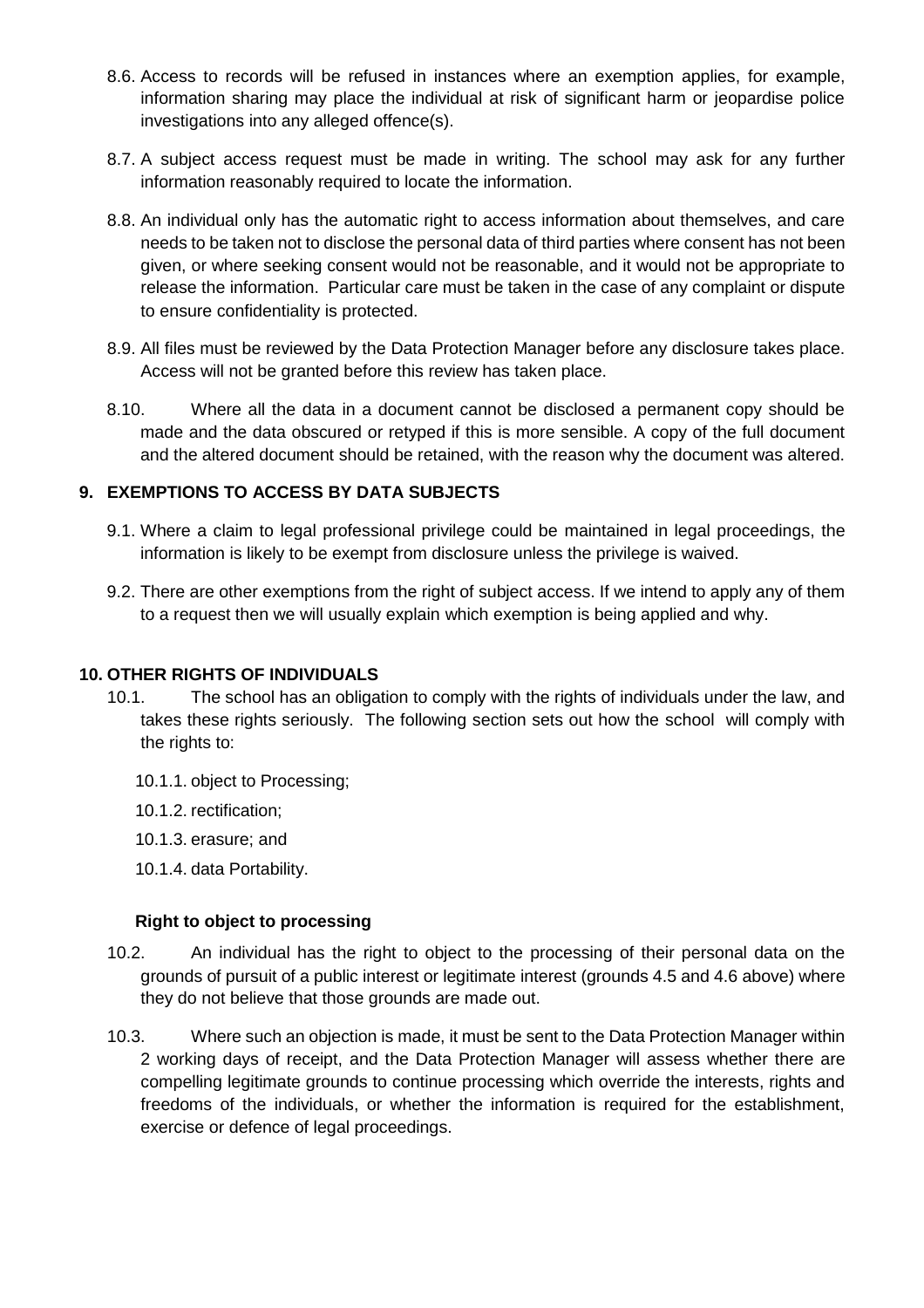10.4. The Headteacher shall be responsible for notifying the individual of the outcome of their assessment within 5 working days of receipt of the objection.

## **Right to rectification**

- 10.5. An individual has the right to request the rectification of inaccurate data without undue delay. Where any request for rectification is received, it should be sent to the Data Manager within 2 working days of receipt, and where adequate proof of inaccuracy is given, the data shall be amended as soon as reasonably practicable, and the individual notified.
- 10.6. Where there is a dispute as to the accuracy of the data, the request and reasons for refusal shall be noted alongside the data, and communicated to the individual. The individual shall be given the option of [a review under the data protection complaints procedure, or] an appeal direct to the Information Commissioner.
- 10.7. An individual also has a right to have incomplete information completed by providing the missing data, and any information submitted in this way shall be updated without undue delay.

## **Right to erasure**

- 10.8. Individuals have a right, in certain circumstances, to have data permanently erased without undue delay. This right arises in the following circumstances:
	- 10.8.1. where the personal data is no longer necessary for the purpose or purposes for which it was collected and processed;
	- 10.8.2. where consent is withdrawn and there is no other legal basis for the processing;
	- 10.8.3. where an objection has been raised under the right to object, and found to be legitimate;
	- 10.8.4. where personal data is being unlawfully processed (usually where one of the conditions for processing cannot be met);
	- 10.8.5. where there is a legal obligation on the school to delete.
- 10.9. The Headteacher will make a decision regarding any application for erasure of personal data, and will balance the request against the exemptions provided for in the law. Where a decision is made to erase the data, and this data has been passed to other data controllers, and / or has been made public, reasonable attempts to inform those controllers of the request shall be made.

#### **Right to restrict processing**

- 10.10. In the following circumstances, processing of an individual's personal data may be restricted:
	- 10.10.1. where the accuracy of data has been contested, during the period when the school is attempting to verify the accuracy of the data;
	- 10.10.2. where processing has been found to be unlawful, and the individual has asked that there be a restriction on processing rather than erasure;
	- 10.10.3. where data would normally be deleted, but the individual has requested that their information be kept for the purpose of the establishment, exercise or defence of a legal claim;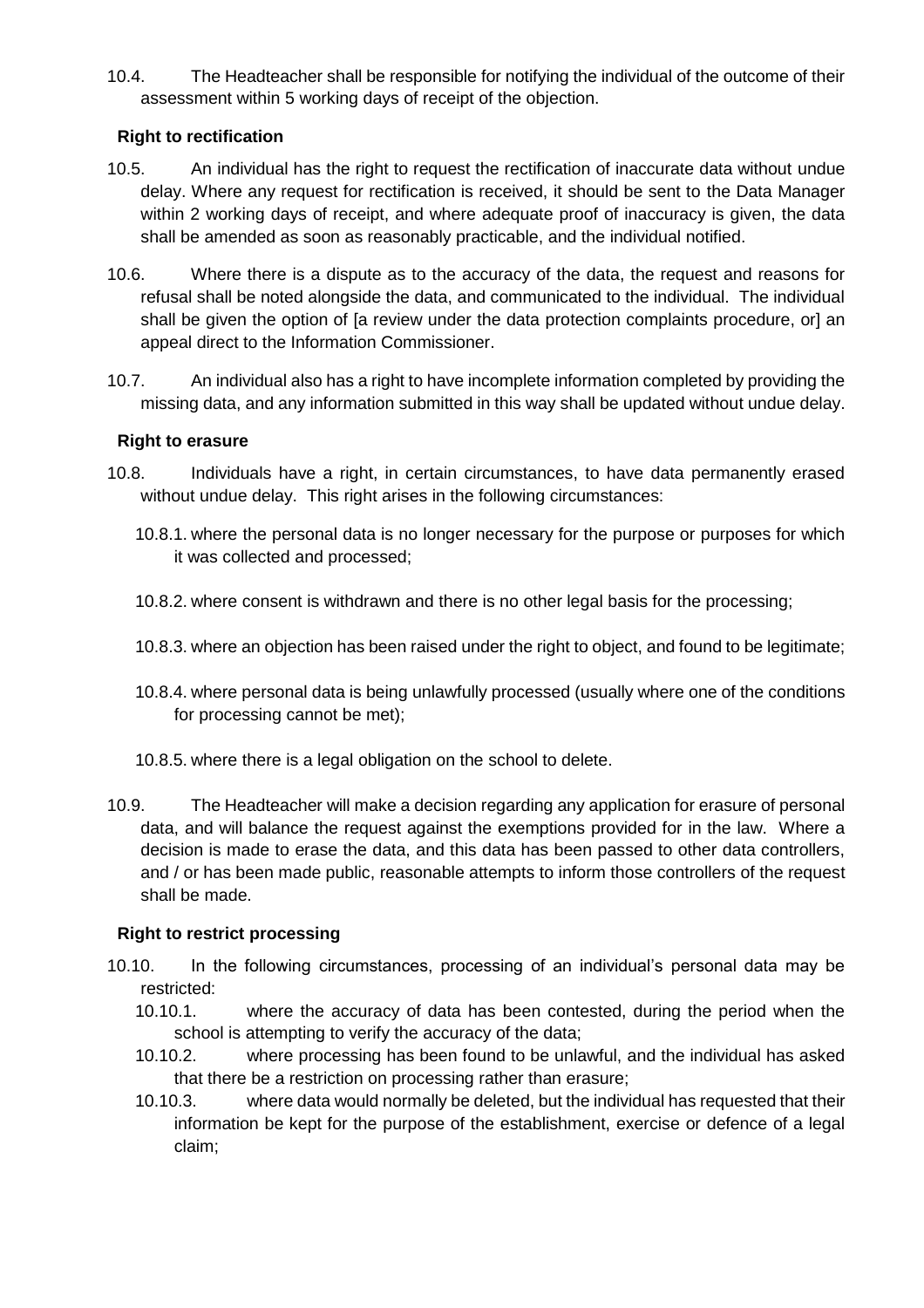10.10.4. where there has been an objection made under para 8.2 above, pending the outcome of any decision.

## **Right to portability**

10.11. If an individual wants to send their personal data to another organisation they have a right to request that the school provides their information in a structured, commonly used, and machine readable format. As this right is limited to situations where the school is processing the information on the basis of consent or performance of a contract, the situations in which this right can be exercised will be quite limited. If a request for this is made, it should be forwarded to the Data Manager within 2 working days of receipt, and the Data Manager will review and revert as necessary.

## **12 BREACH OF ANY REQUIREMENT OF THE GDPR**

- 12.1 Any and all breaches of the GDPR, including a breach of any of the data protection principles shall be reported as soon as it is discovered, to the Data Protection Officer (DPO)
- 12.2 Once notified, the DPO shall assess:
	- 12.2.1 the extent of the breach;
	- 12.2.2 the risks to the data subjects as a consequence of the breach;
	- 12.2.3 any security measures in place that will protect the information;
	- 12.2.4 any measures that can be taken immediately to mitigate the risk to the individuals.
	- 12.3 Unless the DPO concludes that there is unlikely to be any risk to individuals from the breach, it must be notified to the Information Commissioner's Office within 72 hours of the breach having come to the attention of the school, unless a delay can be justified.
	- 12.4 The Information Commissioner shall be told:
		- 12.4.1 details of the breach, including the volume of data at risk, and the number and categories of data subjects;
		- 12.4.2 the contact point for any enquiries (which shall usually be the DPO);
		- 12.4.3 the likely consequences of the breach;
		- 12.4.4 measures proposed or already taken to address the breach.
	- 12.5 If the breach is likely to result in a high risk to the rights and freedoms of the affected individuals then the Headteacher shall notify data subjects of the breach without undue delay unless the data would be unintelligible to those not authorised to access it, or measures have been taken to mitigate any risk to the affected individuals.
	- 12.6 Data subjects shall be told:
		- 12.6.1 the nature of the breach;
		- 12.6.2 who to contact with any questions;
		- 12.6.3 measures taken to mitigate any risks.
	- 12.7 The Headteacher shall then be responsible for instigating an investigation into the breach, including how it happened, and whether it could have been prevented. Any recommendations for further training or a change in procedure shall be reviewed by the Headteacher and a decision made about implementation of those recommendations.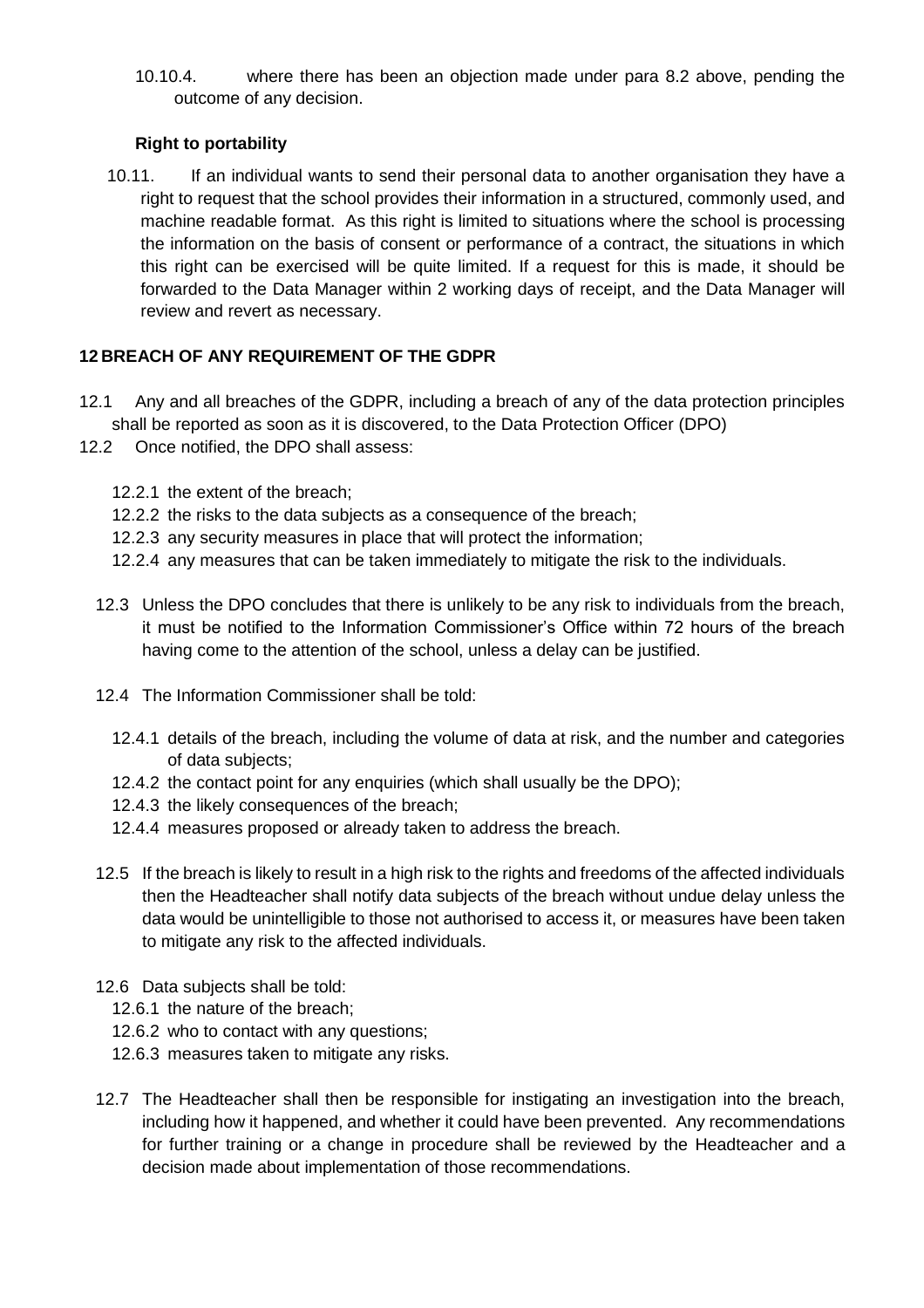## **13 CONTACT**

13.1 If anyone has any concerns or questions in relation to this policy they should contact a member of the senior leadership team.

## **FREEDOM OF INFORMATION**

## **1 INTRODUCTION**

1.1 The school is subject to the Freedom of Information Act 2000 (FOI) as a public authority, and as such, must comply with any requests for information in accordance with the principles laid out in the Act.

## **2 WHAT IS A REQUEST UNDER FOI**

- 2.1 Any request for any information from the school is technically a request under the FOI, whether or not the individual making the request mentions the FOI. However, the ICO has stated that routine requests for information (such as a parent requesting a copy of a policy) can be dealt with outside of the provisions of the Act.
- 2.2 In all non-routine cases, if the request is simple and the information is to be released, then the individual who received the request can release the information, but must ensure that this is done within the timescale set out below. A copy of the request and response should then be sent to the Headteacher.
- 2.3 All other requests should be referred in the first instance to the Headteacher, who may allocate another individual to deal with the request. This must be done promptly, and in any event within 3 working days of receiving the request.
- 2.4 When considering a request under FOI, you must bear in mind that release under FOI is treated as release to the general public, and so once it has been released to an individual, anyone can then access it, and you cannot restrict access when releasing by marking the information "confidential" or "restricted".

#### **3 TIME LIMIT FOR COMPLIANCE**

3.1 The school must respond as soon as possible, and in any event, within 20 working days of the date of receipt of the request. For a school when calculating the 20 working day deadline, a "working day" is a school day (one in which pupils are in attendance), subject to an absolute maximum of 60 normal working days (not school days) to respond."

#### **4 PROCEDURE FOR DEALING WITH A REQUEST**

- 4.1 When a request is received that cannot be dealt with by simply providing the information, it should be referred in the first instance to the Headteacher, who may re-allocate to an individual with responsibility for the type of information requested.
- 4.2 The first stage in responding is to determine whether or not the school "holds" the information requested. The school will hold the information if it exists in computer or paper format. Some requests will require the school to take information from different sources and manipulate it in some way. Where this would take minimal effort, the school is considered to "hold" that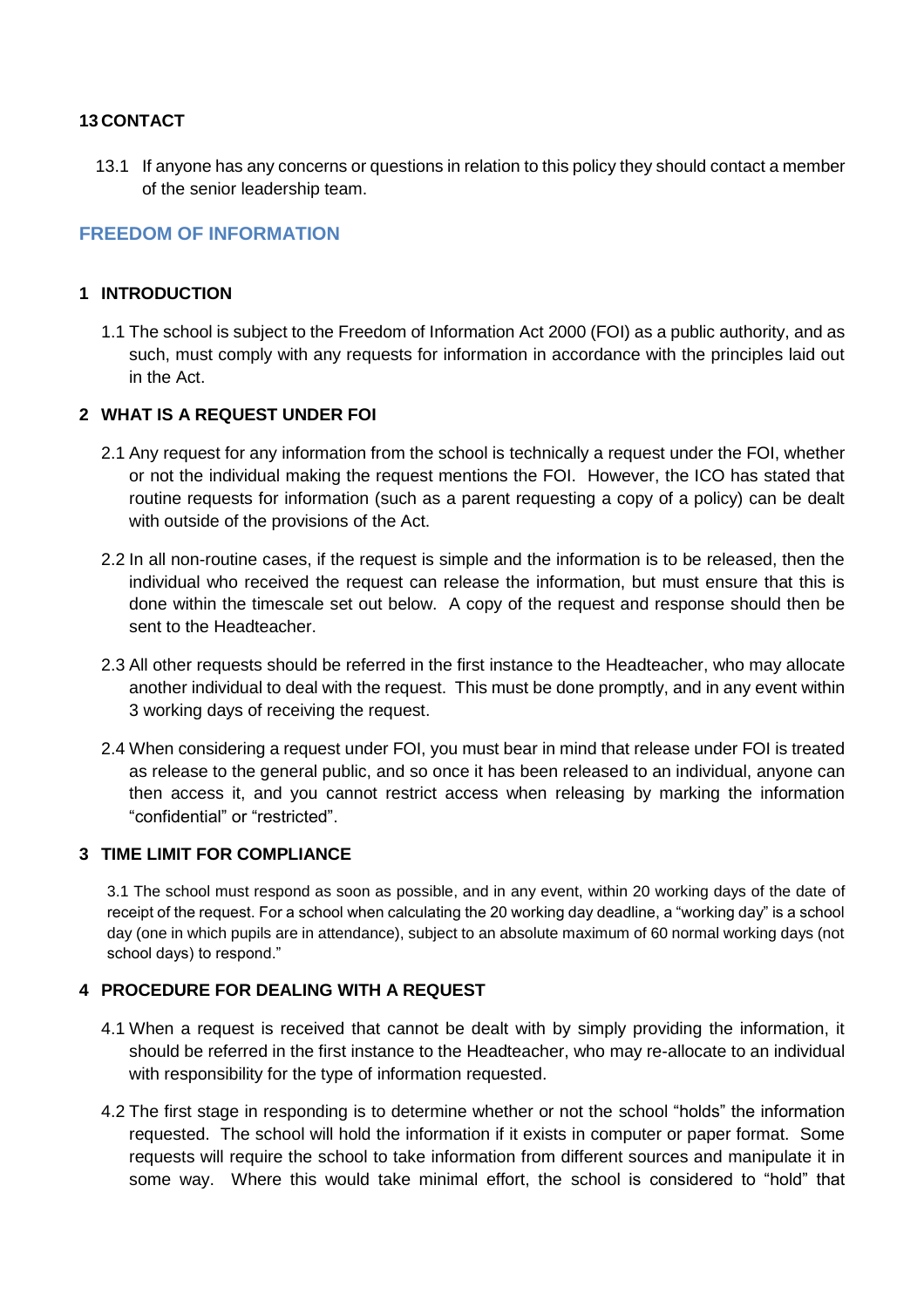information, but if the required manipulation would take a significant amount of time, the requestor should be contacted to explain that the information is not held in the manner requested, and offered the opportunity to refine their request. For example, if a request required the school to add up totals in a spread sheet and release the total figures, this would be information "held" by the school. If the school would have to go through a number of spread sheets and identify individual figures and provide a total, this is likely not to be information "held" by the school, depending on the time involved in extracting the information.

- 4.3 The second stage is to decide whether the information can be released, or whether one of the exemptions set out in the Act applies to the information. Common exemptions that might apply include:
	- 4.3.1 Section 40 (1) the request is for the applicants personal data. This must be dealt with under the subject access regime in the DPA, detailed in paragraph 9 of the DPA policy above;
	- 4.3.2 Section 40 (2) compliance with the request would involve releasing third party personal data, and this would be in breach of the DPA principles as set out in paragraph 3.1 of the DPA policy above;
	- 4.3.3 Section 41 information that has been sent to the school (but not the school's own information) which is confidential;
	- 4.3.4 Section 21 information that is already publicly available, even if payment of a fee is required to access that information;
	- *4.3.5 Section 22 – information that the school intends to publish at a future date;*
	- *4.3.6 Section 43 – information that would prejudice the commercial interests of the school and / or a third party;*
	- *4.3.7 Section 38 – information that could prejudice the physical health, mental health or safety of an individual (this may apply particularly to safeguarding information);*
	- *4.3.8 Section 31 – information which may prejudice the effective detection and prevention of crime – such as the location of CCTV cameras;*
	- *4.3.9 Section 36 – information which, in the opinion of the chair of governors of the school, would prejudice the effective conduct of the school. There is a special form for this on the ICO's website to assist with the obtaining of the chair's opinion.*
- 4.4 The sections mentioned in italics are qualified exemptions. This means that even if the exemption applies to the information, you also have to carry out a public interest weighting exercise, balancing the public interest in the information being released, as against the public interest in withholding the information.

## **5 RESPONDING TO A REQUEST**

5.1 When responding to a request where the school has withheld some or all of the information, the school must explain why the information has been withheld, quoting the appropriate section number and explaining how the information requested fits within that exemption. If the public interest test has been applied, this also needs to be explained.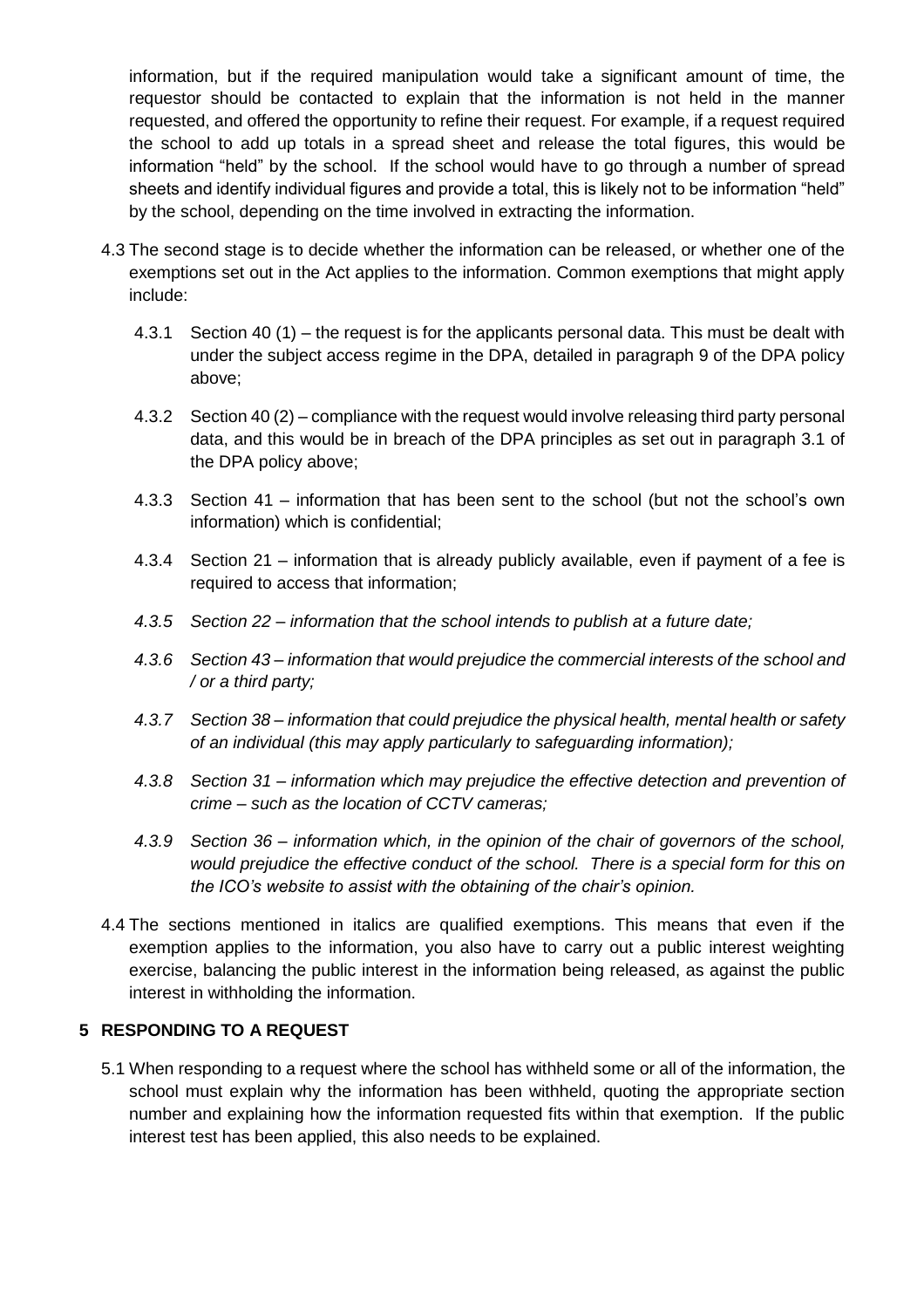5.2 The letter should end by explaining to the requestor how they can complain – either by reference to an internal review by a governor, or by writing to the ICO.

# **6 CONTACT**

6.1 Any questions about this policy should be directed in the first instance to the Headteacher.

| Type of data                                              | <b>Held on</b>                               | <b>Minimum Period</b><br>to be retained                                                                          | Type of protection                                               | Who can access the<br>data                          |
|-----------------------------------------------------------|----------------------------------------------|------------------------------------------------------------------------------------------------------------------|------------------------------------------------------------------|-----------------------------------------------------|
| Child protection<br>files                                 | Secure school<br>network<br>Paper files      | $DOB + 25 years$                                                                                                 | Password protection<br>and/or encryption.<br>In secure cabinet   | Senior staff<br>Safeguarding officers               |
| Child protection<br>allegation against<br>member of staff | Paper files                                  | 10 years or until<br>retirement,<br>whichever longer                                                             | Password protection<br>and/or encryption In<br>secure cabinet    | Senior staff                                        |
| Governing<br>minutes and papers                           | Boardschool network<br>and Paper files       | Original signed<br>papers - permanent and/or encryption<br>(transfer to archive Secure cabinet<br>after 6 years) | Password protection                                              | Governors<br>Senior staff<br>Clerk to governors     |
| Admissions appeals<br>documentation                       | school network<br>Paper files                | 1 year                                                                                                           | protection<br>Password<br>and/or<br>encryption<br>Secure cabinet | Senior staff<br>Key support staff                   |
| Attendance<br>information                                 | <b>SIMS</b>                                  | $3$ years + current<br>vear                                                                                      | Password protection                                              | All staff                                           |
| Pupil personal data                                       | <b>SIMS</b><br>Other school<br>documents     | $DOB + 25 years$                                                                                                 | Password protection<br>and/or encryption<br>Secure cabinet       | All staff                                           |
| Pupil SEN data                                            | <b>SIMS</b><br>Other school<br>documents     | $DOB + 25 years$                                                                                                 | Password protection<br>and/or encryption<br>Secure cabinet       | All staff                                           |
| Pupil EHCP<br>information                                 | <b>SIMS</b><br>Other school<br>documents     | $DOB + 30 years$                                                                                                 | Password protection<br>and/or encryption<br>Secure cabinet       | Senior staff<br><b>SENCo and other SEN</b><br>staff |
| Markbooks                                                 | <b>SIMS</b><br>school network<br>Paper files | 1 year + current<br>year                                                                                         | Password protection<br>and/or encryption<br>Secure cabinet       | All staff                                           |
| <b>Examination results</b>                                | <b>SIMS</b><br>school network<br>Paper files | $6$ years + current<br>year                                                                                      | Password protection<br>and/or encryption<br>Secure cabinet       | All staff                                           |
| Personnel data                                            | <b>SIMS</b><br>school network<br>Paper files | Termination $+7$<br>years                                                                                        | Password protection<br>and/or encryption<br>Secure cabinet       | Senior staff<br><b>HR</b> staff<br>Governors        |
| <b>Recruitment and</b><br>interview<br>information        | school network<br>Paper files                | Date of interview +<br>6 months                                                                                  | Password protection<br>and/or encryption<br>Secure cabinet       | Governors<br>Senior staff<br><b>HR</b> staff        |

**21.** Register of sensitive data held by the school